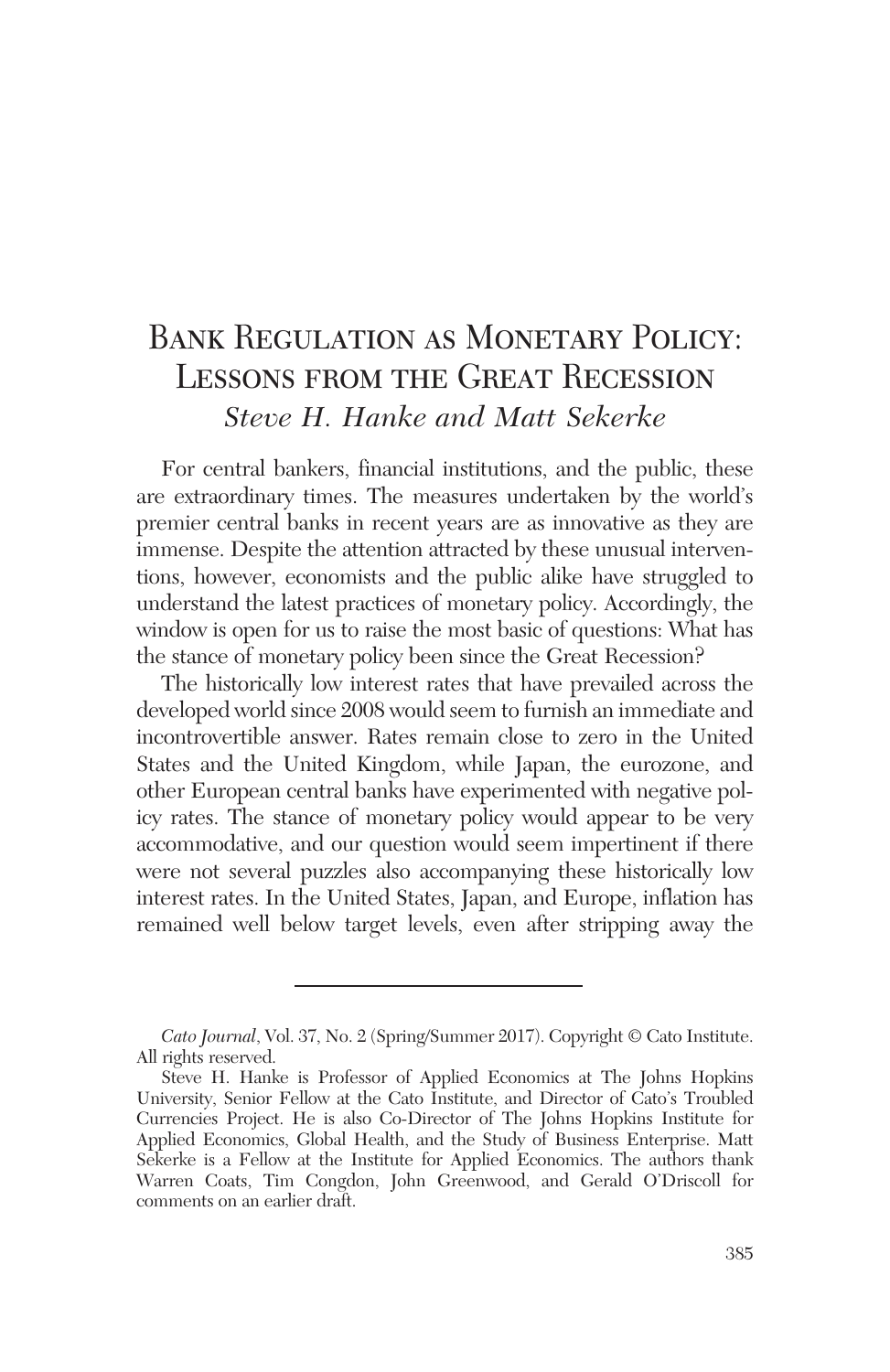impact of collapsing energy prices. Net investment has been anemic and so has growth.

The prevailing diagnosis of the current anomalous situation puts us in a liquidity trap. Central bankers have given the private sector every possible incentive to induce new investment and stimulate aggregate demand. Extraordinary monetary policy stimulus was helpful, on balance, but not nearly enough. We have tested and broken through the zero bound. Now only fiscal expansion can save us, so blank checks for public infrastructure spending are being readied. Even the anomaly has an obvious explanation and solution, or so it seems.

In this article, we depart from the consensus view by suggesting that growth rates of broad money are a better indication of the postcrisis stance of monetary policy in the United States than the federal funds rate.1 Viewed from the perspective of broad money—we prefer the unweighted "M4 minus" (hereafter, M4^) aggregate compiled by the Center for Financial Stability2 —the stance of

<sup>1</sup>We note that growth in broad money consistently tracks growth in nominal aggregate demand, as measured by final sales to domestic purchasers (i.e., gross domestic purchases minus the change in private inventories). Suggesting that broad money has a *causal* role to play is a version of monetarism. Our readers have rightly raised questions about choices of monetary aggregates and the direction of causality between broad money growth and nominal aggregate demand growth. A full exposition and defense of monetarism would take more space than we have here, however. In addition, one of our readers (Warren Coats) questioned our connection of broad money and monetary policy, arguing that the central bank has limited ability to control broad money and may not be interested in targeting broad money. This view implicitly defines monetary policy as whatever the central bank does or attempts to do. In contrast to this view, we take monetary policy to mean the totality of actions taken by the government to influence monetary conditions in a fiat money system. Monetary policy thus includes banking and capital markets regulation and decisions about primary surpluses and debt issuance by the fiscal authorities, in addition to actions by the central bank to influence the quantity of money, various rates of interest, and the term structure of inflation. Once again, following this thought completely would take us too far away from the task at hand. 2 The Center for Financial Stability (CFS) publishes Divisia indices of broad money that weight each component by its user cost, measured as forgone interest. An instrument has greater weight in a Divisia money index if its user cost is greater. See Barnett (2011) for details on the index methodology and a spirited defense of weighted monetary aggregates' virtues relative to simple sum aggregates. We have nevertheless used the CFS index definitions without the user-cost weights. On a practical level, eliminating the weights allows for an analysis of levels and components of broad money that is not possible when using the indices alone. On a theoretical level, one of us (Sekerke) is skeptical that the user-cost weights do, in fact, serve the aggregation-theoretic purpose of rendering the components of broad money close substitutes for each other.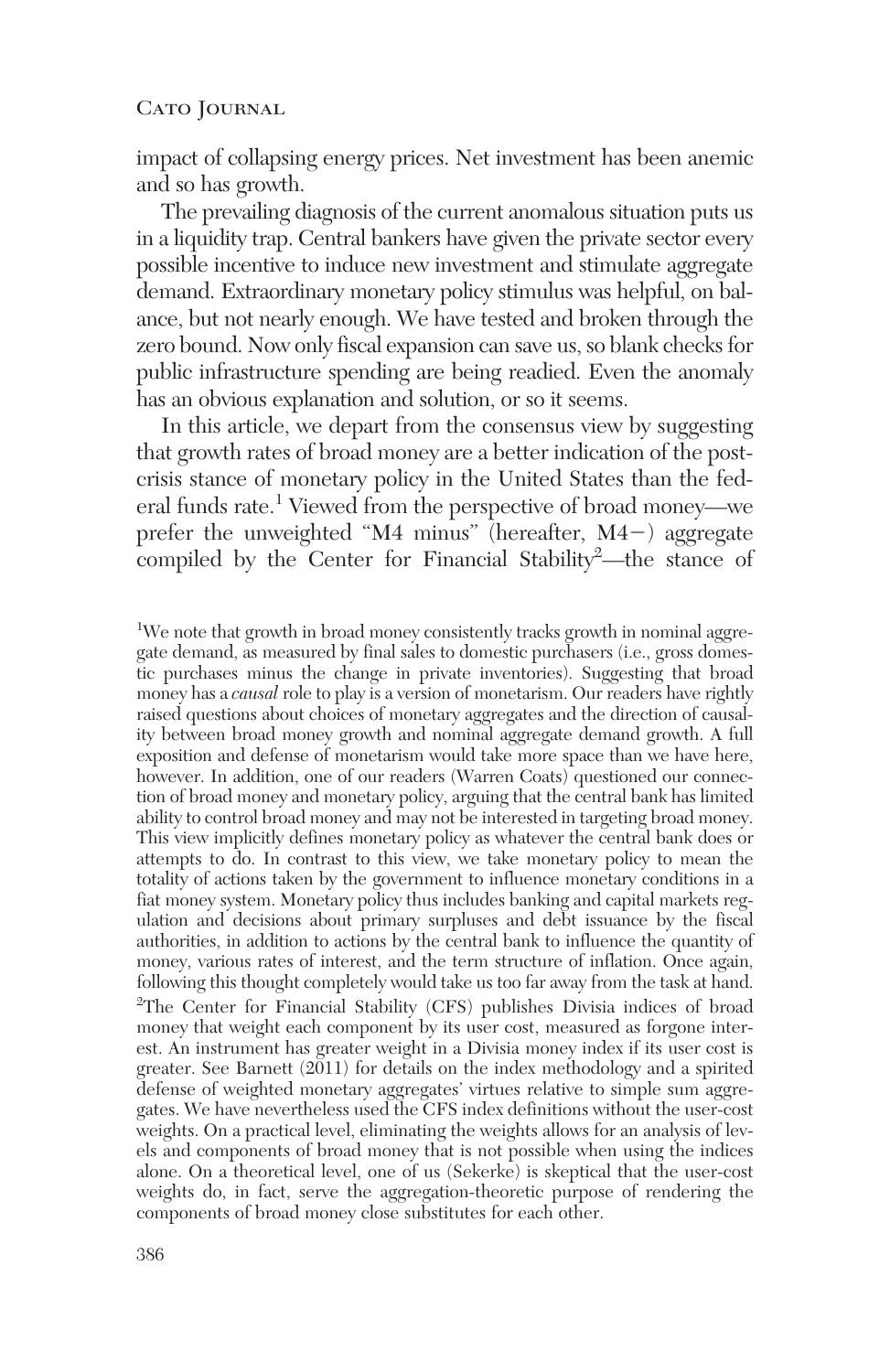monetary policy has been relatively tight since the beginning of the credit crisis. Postcrisis legislation and changes to the international bank regulatory regime are primarily responsible for reduced broad money growth. Their combined effect has been to establish bank regulation as the primary determinant of monetary conditions, as opposed to a regime of central bank dominance or fiscal dominance. The Federal Reserve has been able to partially offset the monetary effects of these regulatory changes through quantitative easing (QE). But an unintended consequence of QE has been to divert attention from obstacles to money creation by the banking system. The pattern of bank lending that may be expected to prevail without large-scale support from the Fed's balance sheet has serious implications for any QE exit strategy.3

We begin with a taxonomy of broad money and sources of broad money growth. In normal times, broad money expansion is a consequence of actions undertaken by the banking system and the nonbank private sector. An interest rate–targeting central bank generally takes these sources of money growth as given and adjusts the quantity of bank reserves to achieve interest rate outcomes. The flood of bank reserves created by QE has rendered this operating model obsolete (Hanke and Sekerke 2016).

We then go on to describe a series of key developments and regulatory changes that have driven the evolution of broad money since the Great Recession. Each of these developments has tended to reduce the ability of the banking system and the private sector to create money. Quantitative easing, conversely, has allowed the state to replace banks and the private sector as the driving force for broad money growth.

While an expanded Federal Reserve balance sheet has largely compensated the shrinking monetary balance sheets of the banking system and the nonbank private sector, it has created a new conundrum. Bringing QE to an end—without addressing the banking system's ability to create broad money—risks leaving the economy with a stagnating fund of purchasing power. Many bankable projects continue to remain unfunded, especially for smaller businesses and

<sup>&</sup>lt;sup>3</sup>Congdon (2015, 2016) argues that the Federal Reserve has already begun to exit QE to the extent that maturing securities have not been replaced with additional purchases. In a dynamic, infinite-horizon setting like Cochrane (2001), a central bank's commitment to purchase government bonds that haven't yet been issued is as important, if not more important, than its purchases of currently outstanding bonds.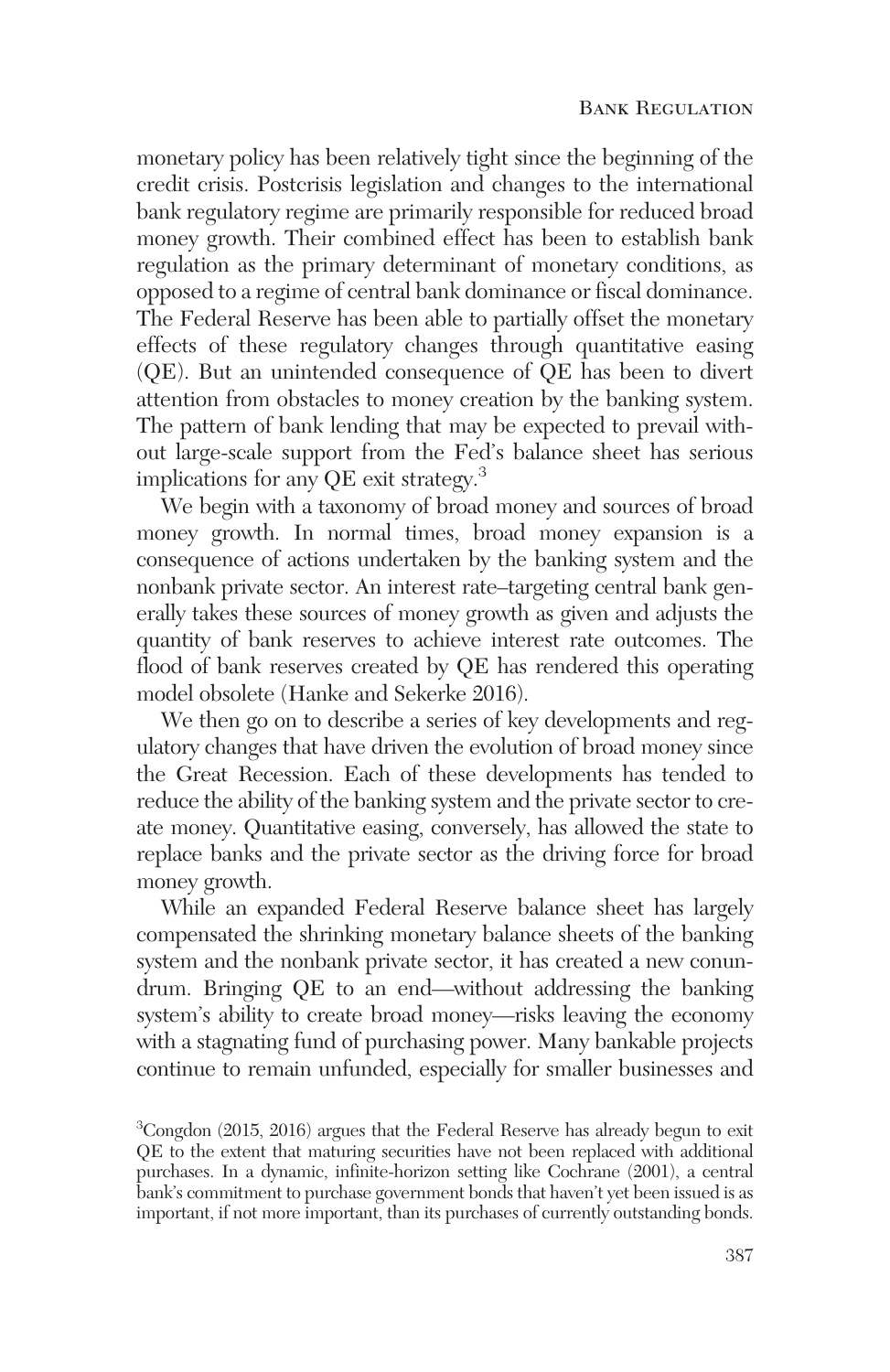less-wealthy households, reinforcing existing declines in investment, business dynamism, and competition, among other adverse structural trends. A policy to address the economic and regulatory determinants of bank credit creation directly would thus be a linchpin of a successful QE exit strategy.

## The Structure of Broad Money

Broad money encompasses the aggregate of purchasing power available within the economy. The aggregate captures all instruments that serve as a medium of exchange and store of value. Monetary instruments share the attribute of "information insensitivity" (Gorton and Metrick 2012), which means their values do not fluctuate away from par with changes in market information. Table 1 shows the composition of the Center for Financial Stability's monetary aggregates, from the narrowest (M1) to the broadest (M4 $-$ ) definitions.<sup>4</sup>

The components of broad money (we will focus on  $M4$ <sup>-</sup>) have different origins that determine how they grow. Government-issued money *(state money)* comprises coins, notes, and bank reserves.<sup>5</sup> Growth in state money is determined by fiscal decisions concerning deficit finance, as well as central bank actions that trade government debt for currency and reserves, base money for foreign reserves, or discount window–eligible collateral for reserves, among other transactions.

*Bank money* is created by the banking system when banks make loans. Upon credit approval, a borrower receives a deposit balance, created out of nothing more than a book entry by the bank to balance the new loan asset. The borrower thus obtains purchasing power in the form of a deposit. He is free to withdraw that purchasing power in the form of currency, but it is more often the case that the purchasing power remains within the banking system, transferred from bank to bank within the clearing system. Deposits thus circulate as money in their own right, and such transfers of deposits far exceed the volume of transactions in currency. In the United States, nonbanks

<sup>4</sup> The CFS compiles other indices not analyzed in Table 1. One of these is a broader M4 index that includes Treasury bills. We are skeptical about designating Treasury bills money and therefore prefer M4^ as our broadest measure of the money supply.

 ${}^{5}$ Coins, notes, and bank reserves make up the monetary base (M0). Of these, only coins and notes (currency) are included in broad money aggregates.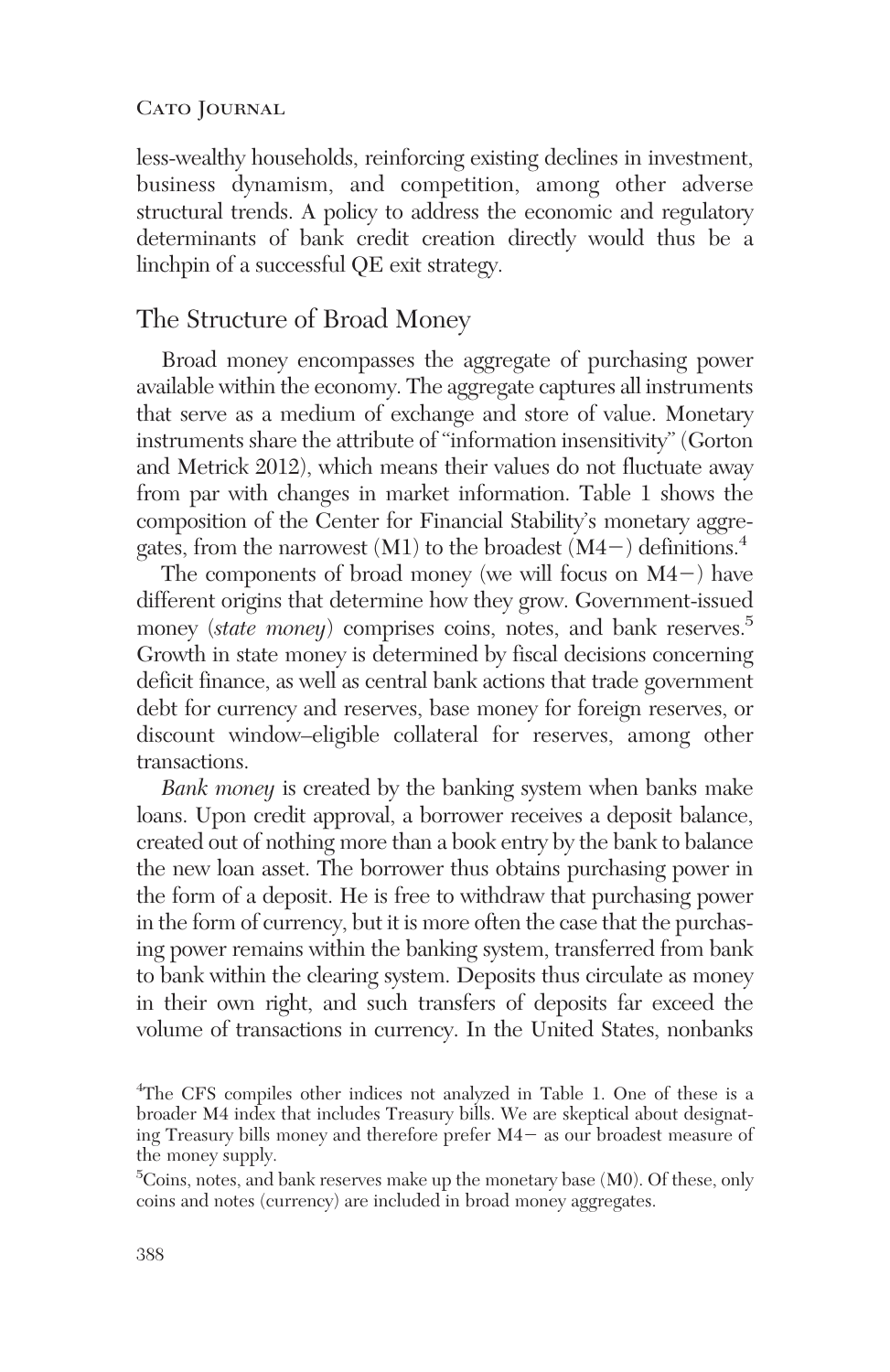## TABLE 1 Components of Broad Money Aggregates (Mapped to Lower-Level Aggregates and Components)

| Broad Monetary<br>Aggregates | Lower-Level<br>Monetary Aggregates | Components                                  |
|------------------------------|------------------------------------|---------------------------------------------|
| $M4-$                        | Nonbank private money              | Commercial paper                            |
|                              | Nonbank private money              | Institutional money<br>funds                |
| M <sub>3</sub>               | Nonbank private money              | Overnight and term<br>repurchase agreements |
|                              | Bank money                         | Large-denomination time<br>deposits         |
| M <sub>2</sub>               | Nonbank private money              | Retail money funds                          |
|                              | Bank money                         | Small-denomination time<br>deposits         |
|                              | Bank money                         | Money market deposit<br>accounts            |
|                              | Bank money                         | Savings deposits                            |
| M1                           | Bank money                         | Non-interest-bearing<br>deposits            |
|                              | Bank money                         | Travelers' checks                           |
|                              | State money                        | Currency                                    |

Source: Center for Financial Stability.

transacted \$203,424 billion dollars in 128 trillion bank-mediated payment transactions in 2014, the last year for which comprehensive data are available.<sup>6</sup> Accordingly, bank money and broad money aggregates are much better indices of purchasing power than the monetary base.

Money-like instruments may also be created outside the banking system by private actors. We term these instruments *nonbank private money*. Nonbank private money is the recirculation of existing balances as money in the capital markets, generally from the

<sup>6</sup> Committee on Payments and Market Infrastructures, Bank for International Settlements. Statistics on payment, clearing, and settlement systems in the CPMI countries, data for 2015, preliminary release (September 2016). Available at www.bis.org/cpmi/publ/d152.htm.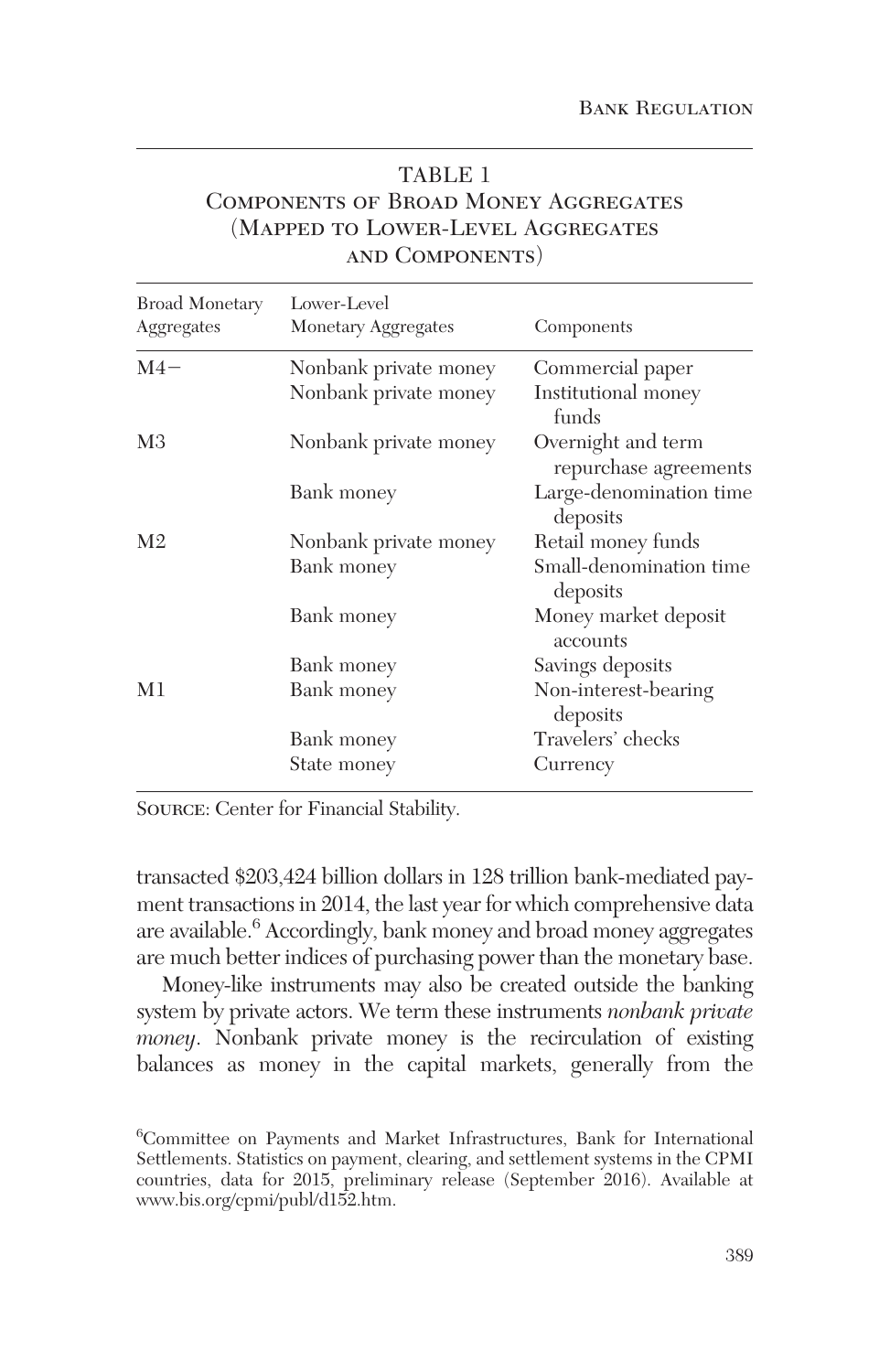nonfinancial corporate sector. Its primary components are commercial paper and repurchase agreements, which may be held as money balances either directly or via prime money market mutual funds (MMMFs). Nonbank private money was especially notable as a counterpart to "shadow banking" activity in the run up to the credit crisis. Commercial paper, repo, and prime MMMFs were key short-term funding providers for securitization warehouses and dealer inventories.

Accordingly, we distinguish a three-way taxonomy of broad money, instead of the inside/outside money terminology introduced by Gurley and Shaw (1960). Nonbank private money is not easily lumped with money created inside the banking system. Though it originates outside the banking system, it isn't state money and thus it grows by a completely different set of rules. Table 2 shows the relative shares of the three components in the simple sum  $M4-$  index, as of certain key dates we will discuss further below.

The bank money/nonbank private money distinction corresponds, in a rough way, to the commercial bank/broker-dealer division present in most large bank holding companies. When securitization markets are active, the broker-dealer business is complementary to

| Episode                                                        | As of Date     | State    | <b>Banks</b> | <b>Nonbanks</b> |
|----------------------------------------------------------------|----------------|----------|--------------|-----------------|
| Credit Expansion<br>Period (Start)                             | January 2000   | $6.22\%$ | 49.11%       | 44.66%          |
| Credit Expansion<br>Period (End)                               | August 2007    | 5.02%    | 49.72%       | 45.26%          |
| QE1 (Start)                                                    | December 2008  | $5.04\%$ | 50.95%       | 44.01%          |
| QE1 (End)                                                      | March 2010     | 5.80%    | 57.94%       | 36.25%          |
| QE2 (Start)                                                    | November 2010  | 5.96%    | 58.05%       | 35.99%          |
| QE2 (End)                                                      | June $2011$    | 6.15%    | 58.76%       | 35.09%          |
| QE3 (Start)                                                    | September 2012 | 6.58%    | 61.56%       | 31.86%          |
| QE3 (End)                                                      | December 2013  | 6.83%    | 63.51%       | 29.66%          |
| Current Data                                                   | October 2016   | 7.52%    | 66.95%       | 25.53%          |
| Change in Share (End of Credit<br>Expansion Period to Present) |                | 2.51%    | 17.23%       | $-19.74\%$      |

TABLE 2  $B_{\text{BOMD}}$  Money  $(M)$  – Definition), Shares by Origin

Source: Central for Financial Stability.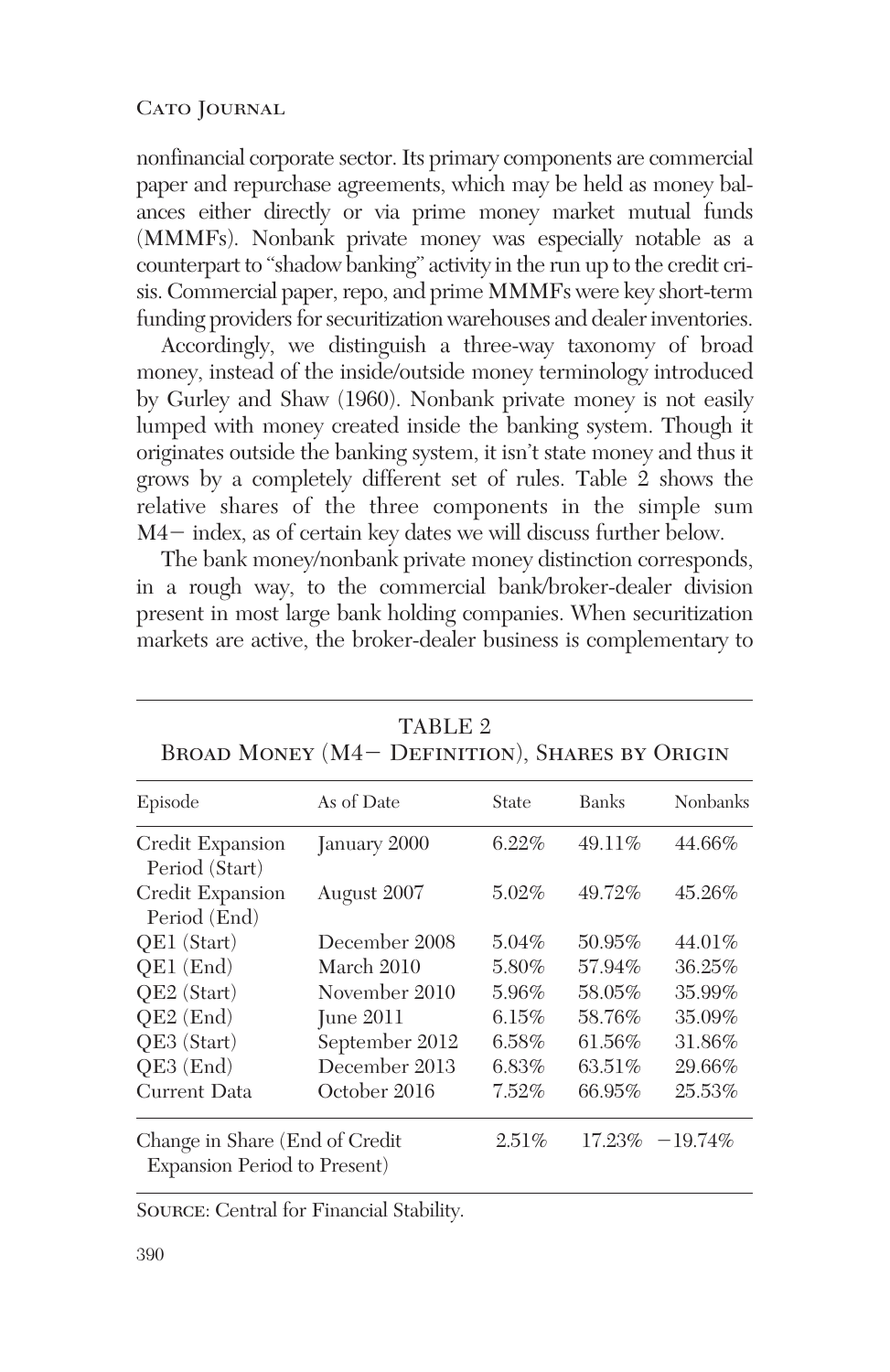credit creation through the commercial banking business. Loans created by the commercial bank side of the holding company can be purchased by the broker-dealer side using capital markets funding raised in a securitization transaction. Upon sale of the loan, the risk of the loan is cancelled for the commercial bank, but the credit created by the bank remains outstanding as money and continues to circulate within the banking system.

By allowing bank holding companies to transfer "banking book" *credit* risk to broker-dealer affiliates as "trading book" *market* risk via securitizations, the precrisis bank regulatory regime encouraged credit creation through bank lending. Rather than bank money, the money created appeared as nonbank private money. In this way, large bank holding companies could subvert the disincentives to lending that had prevailed since Basel I first laid down standardized credit risk charges. When analyzing the impact of postcrisis regulation on broad money, it is therefore crucial to distinguish banking book and trading book reforms, since they impact different components of the money supply.

Finally, we need to consider who holds broad money balances. Consider the taxonomy used in the *Financial Accounts of the United States* (the Z.1 "flow-of-funds" data released by the Federal Reserve Board). Broad money liabilities reside within the financial sector, where they are primarily assets of the nonfinancial sector. Within the nonfinancial sector, we can distinguish between monetary assets held by households and nonfinancial business, whether in corporate or noncorporate form.

A distribution of money balances exists within each of the above sectors. When analyzing credit conditions, we can call these balances *equity*, since they potentially supply a borrower's interest or downpayment in a bank-financed project. Borrower equity is essential to loan market equilibrium. Individuals and firms may wish to borrow money at a given interest rate, but many are excluded from the market because they lack sufficient equity to obtain a loan. On the other hand, borrowers who have sufficient equity have little trouble obtaining credit. Concentrations of money balances thus concentrate lending opportunities, making the *stock* as well as the *flow* of money balances non-neutral.7

<sup>&</sup>lt;sup>7</sup>See Holmström and Tirole (2010) for a simple model of credit rationing where borrower equity is the critical factor.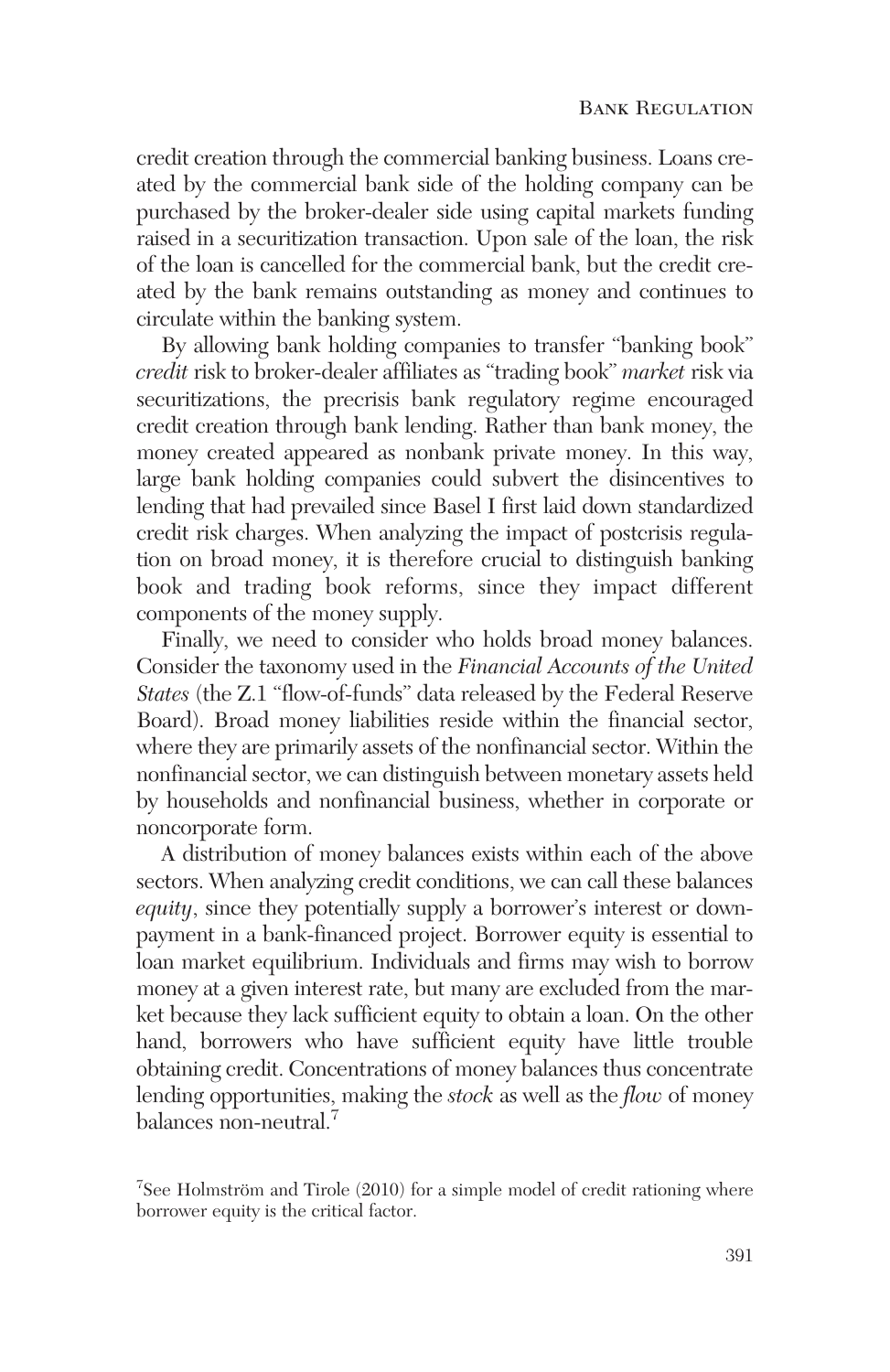## Developments in Bank Regulation and Broad Money, 2007–Present

We are now in a position to discuss developments in broad money from August 2007, the widely accepted beginning of the credit crisis, to the present day. In each case, regulatory intervention is the outstanding feature (Hanke, forthcoming; Hanke and Sekerke 2016), entrenching bank regulation as a primary driver of monetary policy.

## *Unwinding of "Shadow Bank" Activity*

The story of the credit crisis has been told before (e.g., Brunnermeier 2009, Duffie 2010, Gorton and Metrick 2012). Its consequences for broad money have been less appreciated.

Large broker-dealer securitization operations rely heavily on nonbank private money creation for short-term finance.<sup>8</sup> Before newly originated mortgage loans can be transferred to a special purpose entity in a mortgage-backed securitization, for example, they are typically "warehoused" in a dealer conduit financed by commercial paper. Transfer to a warehousing facility allows the originating bank to remove the mortgage from its books, economizing risk capital, while the credit created by the originating bank—a new deposit remains in circulation. Bank money and nonbank private money both expand.

Later in the securitization process, the special purpose entity issues bonds (mortgage- or asset-backed securities) and uses the proceeds to purchase warehoused assets from the broker-dealer. Holders of the warehouse's commercial paper are repaid in full, and the securities are distributed to investors, or financed and held as inventory by the broker-dealer. The broker-dealer might carry the bond in another warehousing facility, possibly for sale to a structured finance CDO, or use the bond as collateral in a repurchase transaction. In either case, the broker-dealer would recover its principal so that the provider of funds in the commercial paper or repurchase transaction would be regarded as the ultimate financier of the securitization. These funds are nonbank private money.

<sup>8</sup> Our discussion is highly simplified and does not do justice to several relevant postcrisis regulatory changes.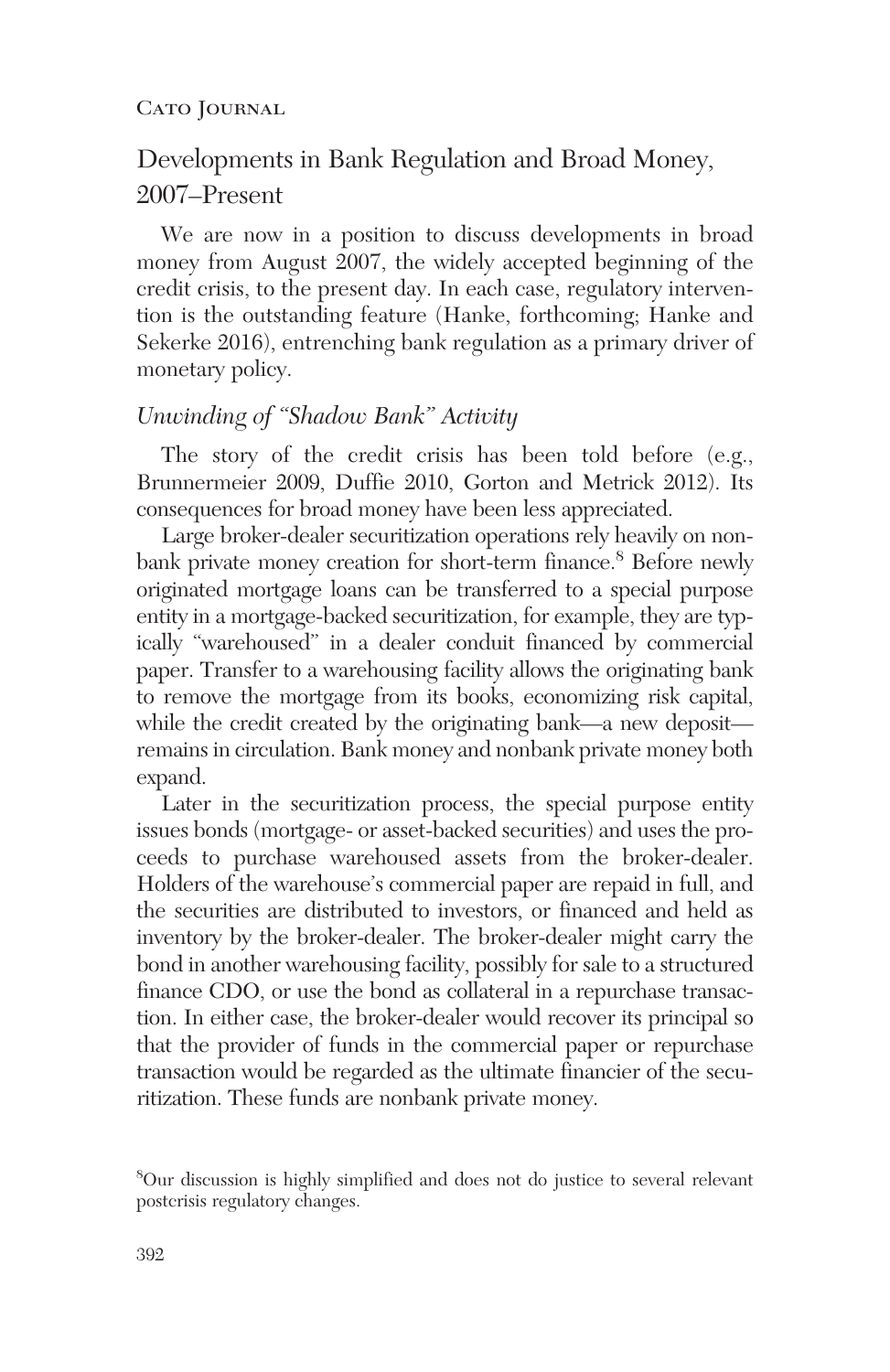Since finance is predominantly conducted by intermediaries, the largest holders of the asset-backed commercial paper created in the securitization process were prime MMMFs. Repurchase agreements, on the other hand, are believed to have been held predominantly by broker-dealers and corporate treasuries. The willingness of these parties to continue rolling over these short-term, money-like obligations permitted private securitization activity to expand into the trillions of dollars annually.

As the creditworthiness of the mortgages backing private-label securitizations came into question in August 2007, several prime MMMFs holding mortgage warehouse commercial paper faced a wave of redemption requests. BNP Paribas suspended withdrawals on three of its money market funds. The loss of funding fell particularly hard on Northern Rock, which entered bankruptcy shortly afterward in September. A year later, prime MMMFs holding short-term Lehman Brothers obligations met a similar fate. The Reserve Primary Fund famously found itself unable to maintain a net asset value (NAV) of par, prompting runs on other prime MMMFs.

Over the course of the crisis, the supply of asset-backed commercial paper declined from an August 2007 peak of \$1.2 trillion dollars to  $\hat{$416}$  billion in August 2009.<sup>9</sup> In the United States, the Securities and Exchange Commission (SEC) reacted to the prime MMMF episode by requiring floating NAVs from all MMMFs holding assets other than cash, government securities, or repurchase agreements collateralized by government securities. Investors have duly shifted their holdings from prime to government funds, while the Treasury has met new demands for bills and notes.<sup>10</sup>

The market for repurchase agreements first consumed Bear Stearns in March 2008, followed by Lehman Brothers in September 2008. Investors were increasingly reluctant to advance funds against mortgage-backed securities (MBS) and asset-backed securities (ABS) collateral and demanded larger haircuts until they became prohibitively large (Gorton and Metrick 2012). The size of

<sup>&</sup>lt;sup>9</sup>FRED Economic Data, St. Louis Fed.

<sup>&</sup>lt;sup>10</sup>"The prime MMMF industry has shrunk from nearly \$1.5tn at the start of the year to just \$538bn. This has helped subdue yields on short-term Treasury bills but led to sharply higher short-term funding costs for banks, companies and US municipalities" (Rennison and Wigglesworth 2016).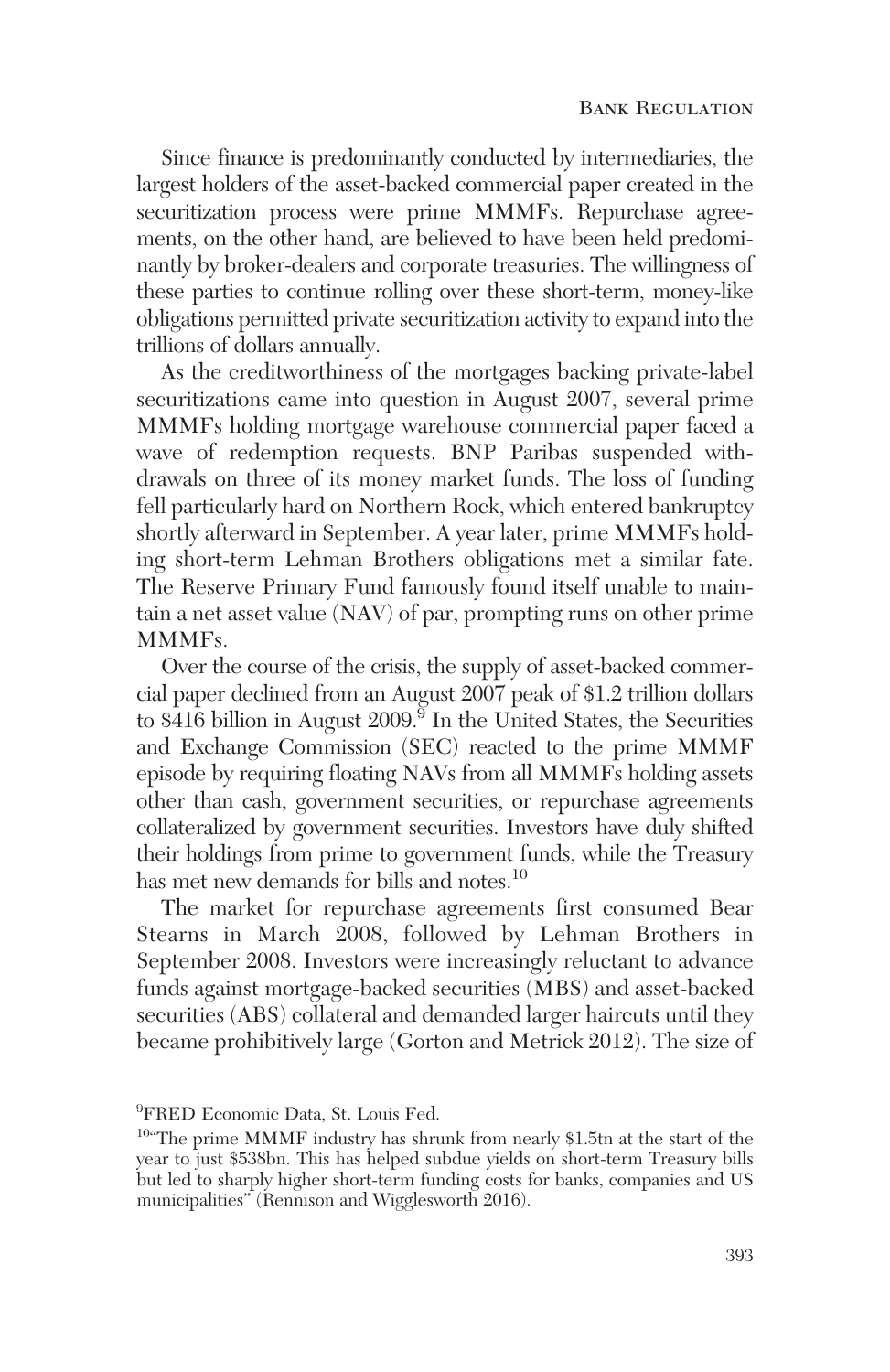the market for repurchase agreements has contracted by more than half relative to its precrisis peak.<sup>11</sup> Subsequently, regulators have amended counterparty credit risk charges to encourage the use of "triparty repo" agreements, which resemble a centralized clearing arrangement and are relatively weak sources of MBS and ABS repo.<sup>12</sup>

Securitization was not the only use of funds intermediated by commercial paper and repurchase agreement markets. Commercial paper funds large corporations, and the market for repurchase agreements backed by Treasuries, Agencies, and other high-quality paper remains vibrant. However, no transactional technology has emerged in the place of securitization to stimulate the growth of nonbank private money since the crisis. These components of broad money remain depressed, and new regulations governing MMMFs and repurchase agreements make it unlikely that nonbank private money will grow again at an appreciable rate.

## *Rerating Bank Credit Risk and Recapitalization*

The above-mentioned failures of Northern Rock, Bear Stearns, and Lehman Brothers, among other institutions, led regulators to reassess bank credit risk and the amount of leverage employed by large international banks.13 Regulators came to the conclusion that bank holding companies (BHCs) were holding more credit risk than was acceptable, and therefore more equity would be needed for bank holding companies to absorb unexpected credit losses.

<sup>11</sup>CFS data show a decline of half but do not include the bilateral repurchase agreements that were a more important source of financing for private-label MBS and ABS collateral.

<sup>&</sup>lt;sup>12</sup>Centralized markets are, of course, easier for regulators to monitor, though regulators tend to discount the cost that such monitoring imposes on monitored institutions. Increased regulation and costs "contributed to JPMorgan's decision to exit" the majority of its triparty repo operations within the next 18 months, leaving BNY Mellon as the sole player in the market. "JPMorgan's decision to leave the funding market will increase the regulatory scrutiny applied to BNY Mellon" (Rennison 2016).

<sup>&</sup>lt;sup>13</sup>It is important to note that neither Bear Stearns nor Lehman Brothers was a bank. Both were broker-dealers, along with Merrill Lynch (acquired by Bank of America), Goldman Sachs, and Morgan Stanley. The latter two firms agreed to convert to bank holding companies after Lehman Brothers failed. Hence, risks previously taken by broker-dealers have been addressed by regulations on bank holding companies, a glaring category error.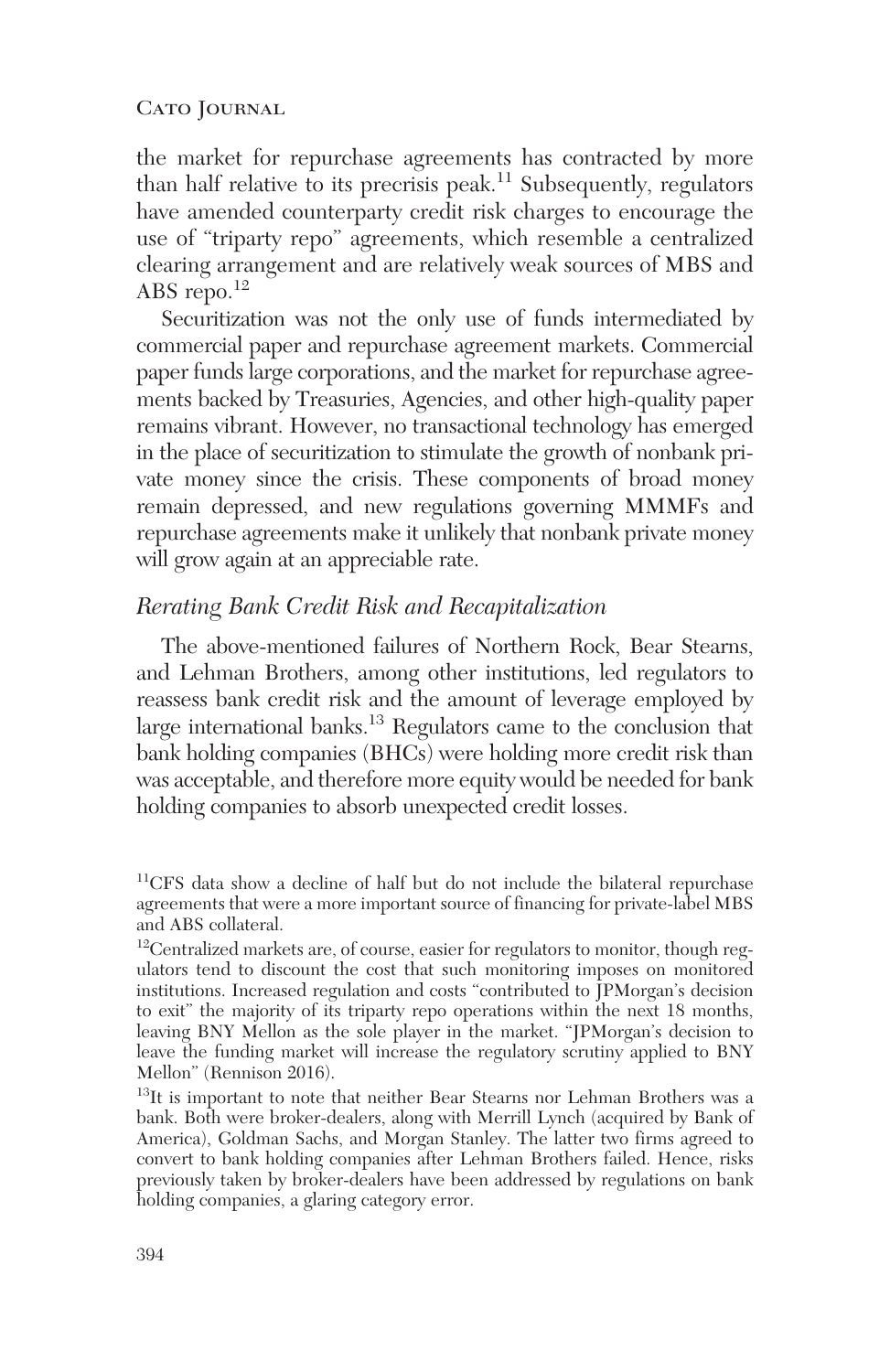When BHCs raise equity, purchasing power in the form of deposits is transferred from the nonfinancial sector to the financial sector—from customer bank accounts to BHC "house" accounts. New BHC equity can, under the right conditions, augment capacity to create credit on the commercial banking side of the house. But contrary to widespread misunderstandings catalyzed by Admati and Hellwig (2013), among many others, commercial banks do not "lend out" their equity, levered by customer and wholesale funds. Instead, BHCs must have sufficient funds in their house accounts to support the credit risk of their (commercial bank) lending as well as their (broker-dealer) trading portfolios. Funds are drawn from the house account to settle transactions when defaulted credit-risky assets fail to meet scheduled cash flows and securities holdings experience unexpected losses. In this way, the commercial bank makes its own balance sheet whole and covers any liquidity shortfalls that arise from defaults and market losses.

Mandated postcrisis equity increases were doubly punitive to banks. Credit risk weights were increased for new lending *and* for loans and securities currently owned by BHCs. Though much of the weight of Basel 2.5 and Basel III has fallen on the broker-dealer side of BHCs, addressing the market risk of securitization transactions and their derivatives, the commercial banking side has not escaped its own slate of reforms.<sup>14</sup> These rules have effectively sterilized any credit-creation capacity that BHC equity increases might have afforded.

Increases in margin for derivatives trading will have a similar monetary effect to capital raising, with the burden falling on both banks and their (mostly nonfinancial) customers. When cash is used for margin balances, it sits idly against contingent losses on derivative trades. An early estimate by the International Swaps and Derivatives Association (ISDA 2012) projected that \$1.7 to \$10.2 trillion in money balances will be idled worldwide by new over-the-counter derivatives margining requirements. The new requirements are still being phased in, which has limited their impact to date.

On balance, recapitalization of the banking system resulted in a decline in the deposits held by the nonfinancial sector, where they

<sup>&</sup>lt;sup>14</sup>We explore the regulatory details further in a companion piece (Hanke and Sekerke 2016).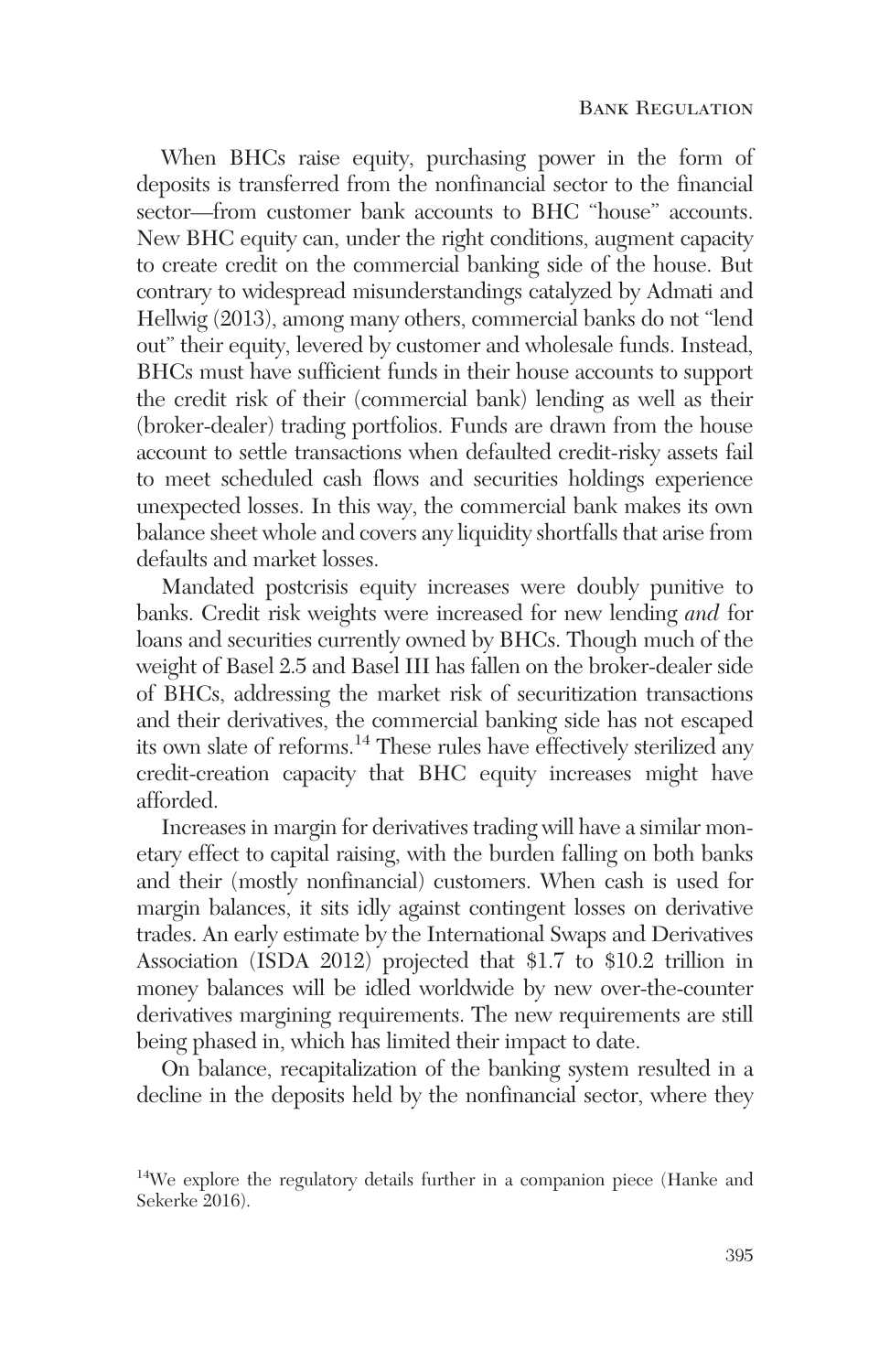provide purchasing power, while increasing deposits and margin balances held by BHCs. Equity deposits either replace cash flows from defaulted assets, allowing banks to settle transactions with other banks, or get returned to bank shareholders after a long delay if unexpected losses do not ultimately materialize. Increased equity does not spur new lending when it is coupled with increased risk weights for new and existing loans.

### *Quantitative Easing*

Contractions in nonbank private money drained the banking system of liquidity and equity. The lost equity was partially replaced by transfers of bank money from the nonfinancial sector to the financial sector. That transfer effectively canceled the moneyness of the nonfinancial sector deposits, reducing the supply of bank money. Yet the supply of bank money has grown since the crisis. What has been done to replace bank money in the nonfinancial sector?

The Federal Reserve's quantitative easing programs have been largely effective in getting purchasing power back into the hands of the nonfinancial sector. Nonbank holders of Treasury and Agency securities have been able to exchange them with the Federal Reserve for bank deposits. Banks intermediating these securities transactions receive reserve balances (state money) that are passed through onefor-one to customers as deposit balances, making QE a sort of "narrow banking" transaction. While this increased endowment of reserves creates other problems for the banking system, the "passthrough" of state money creation to bank money and nonfinancial sector deposits supports broad money growth. Other QE campaigns in Japan and Europe that have purchased securities from the banking sector have not been successful because broad money growth does not accompany state money creation (Congdon 2011, Greenwood 2016, Hanke and Sekerke 2016).

The government's conservatorship of Fannie Mae and Freddie Mac may also be considered a component of QE to the extent that it has increased the supply of riskless claims on the government eligible for QE. As mentioned above, Agency securities have become a primary component of the Federal Reserve's QE operations. At the same time, Agency MBS remain a government-backed inducement to credit creation by the banking system. So long as a mortgage conforms to the agencies' criteria, a bank may make a mortgage loan, treat the loan as virtually risk-free for capital purposes, and sell the mortgage to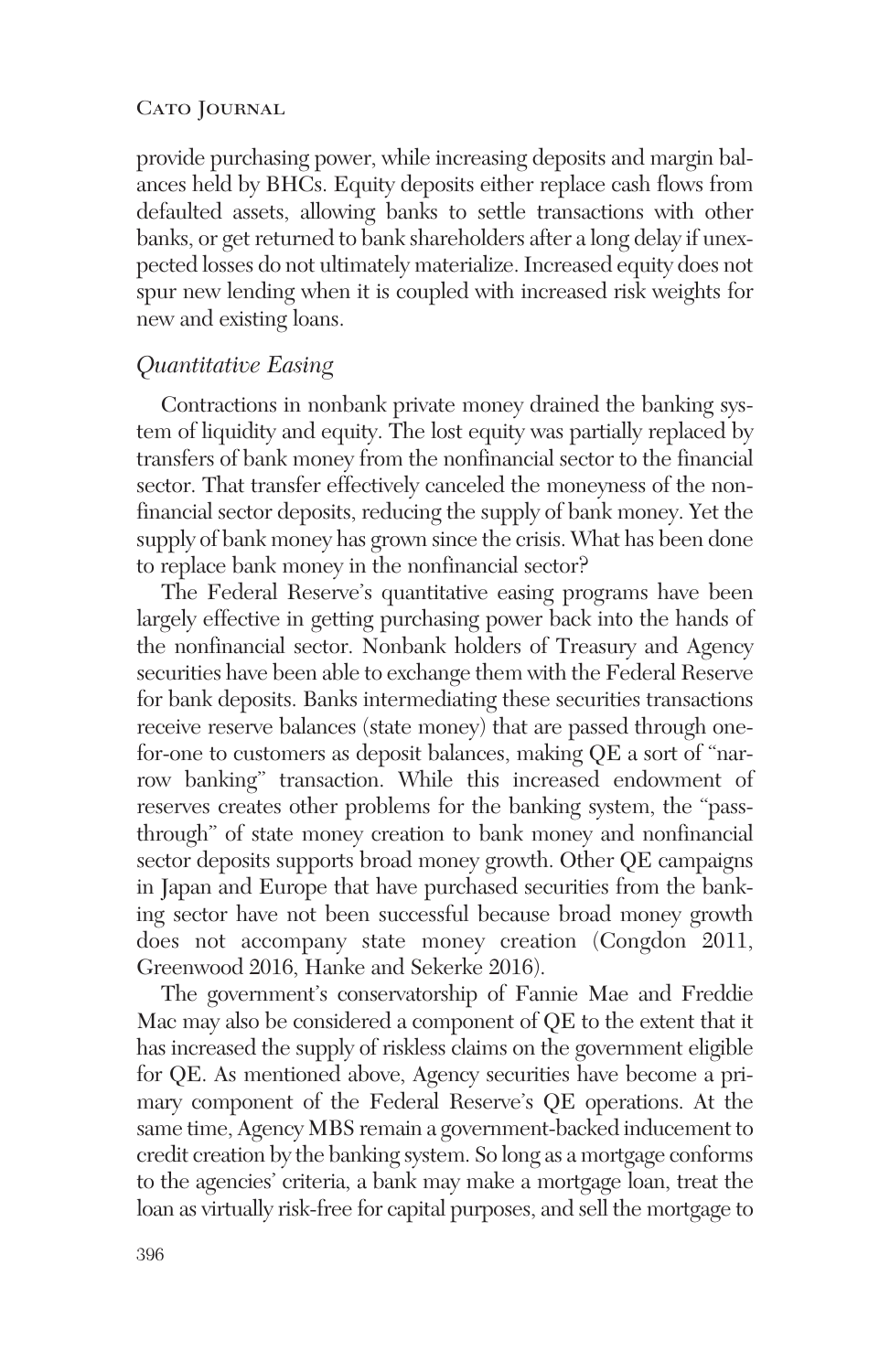the agencies without retaining credit risk exposure. Accordingly, the supply of residential mortgage credit has remained robust in recent years, at least for borrowers with solid credit and/or substantial equity.15 And temptation remains for lawmakers to boost the supply of mortgage credit by relaxing the agencies' underwriting criteria.16

To the extent that QE relies on transactions in outstanding government debt and government-guaranteed obligations, it is overall neutral for purchasing power, transferring power from government to private hands. In this sense, QE is "helicopter money" for the period it remains outstanding (Nangle 2016).

## *An Overall Look at Broad Money*

A look at the development of broad money aggregates since the beginning of the credit crisis ties our themes together. We present levels and compound annual growth rates for selected broad money aggregates in Tables 3 and 4. Table 3 is provided to give a sense of scale to the dimensionless growth rates in Table 4. Time periods are broken down according to phases of QE.

Overall, the clear theme of the growth rates in Table 4 is the significant reduction in broad money growth, as measured by the  $M4$ index. When viewed through the lens of  $M4-$ , monetary policy in the United States has actually been relatively tight in the postcrisis era.17 Puzzles about inflation, investment, and growth seem less puzzling from this perspective. The demand and savings deposits created by QE have supported growth in M1 and M2, which have remained at or above precrisis levels. But the state money-driven recovery in M1 and M2 has not been sufficient to offset the drag on credit creation by banks induced by postcrisis regulation, or the collapse of nonbank private money precipitated by the credit crisis and enforced by Basel III.

The relative contributions of state money, bank money, and nonbank private money to postcrisis monetary conditions are summarized in Table 5. (Refer to Table 1 for the instruments included in

<sup>&</sup>lt;sup>15</sup>Other regulatory costs of mortgage origination that fall on banks have allowed nonbank mortgage originators to take market share from banks, however.

<sup>16</sup>According to our definition, changes in these criteria would also qualify as monetary policy.

 $17$ Jacques de Larosière (2016) provides evidence that much the same can be said about Europe's postcrisis monetary policy stance.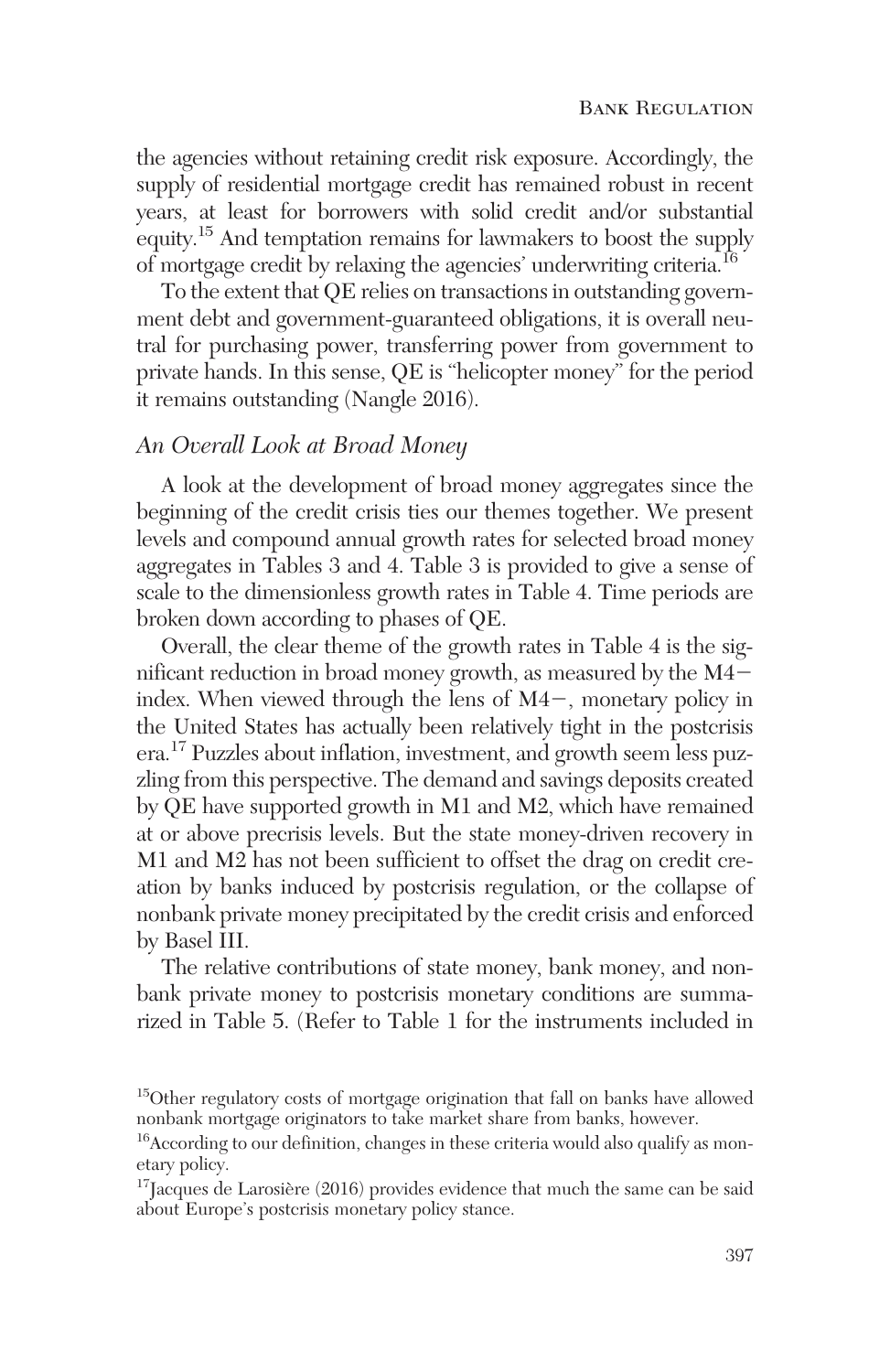|                                 | BROAD MONEY AGGREGATES, LEVELS (USD BILLIONS) | TABLE 3              |           |                |           |
|---------------------------------|-----------------------------------------------|----------------------|-----------|----------------|-----------|
| Episode                         | As of Date                                    | $\overline{M}$       | <b>Σ</b>  | M <sub>3</sub> |           |
| Credit Expansion Period (Start) | anuary 2000                                   | 492.30               | t, 647.20 | 6,333.73       | 8,432.52  |
| Credit Expansion Period (End)   | <b>August 2007</b>                            | ,131.80              | 7,348.20  | 1,543.58       | 5,127.38  |
| QE1 (Start)                     | December 2008                                 | 1,359.80             | 3,166.60  | 2,060.67       | 6,188.49  |
| $QE1$ (End)                     | March 2010                                    | 2,509.60             | 3,471.00  | 1,841.08       | 5,019.95  |
| QE2 (Start)                     | November 2010                                 |                      | 8,741.80  | 2,355.22       | 15,341.51 |
| $QE2$ (End)                     | <b>Tune 2011</b>                              | 2,637.30<br>2,747.70 | 9,092.80  | 12,606.46      | 15,663.94 |
| QE3 (Start)                     | september 2012                                | 3,275.42             | 0,183.10  | 13,493.95      | 0,225.36  |
| $QE3$ (End)                     | December 2013                                 | 3,664.47             | 0,994.70  | 4,177.18       | 6,998.95  |
| Current Data                    | October 2016                                  | 1,669.41             | .3,138.60 | 6,041.69       | 8,712.79  |
|                                 |                                               |                      |           |                |           |

SOURCE: Center for Financial Stability. Source: Center for Financial Stability.

## Cato Journal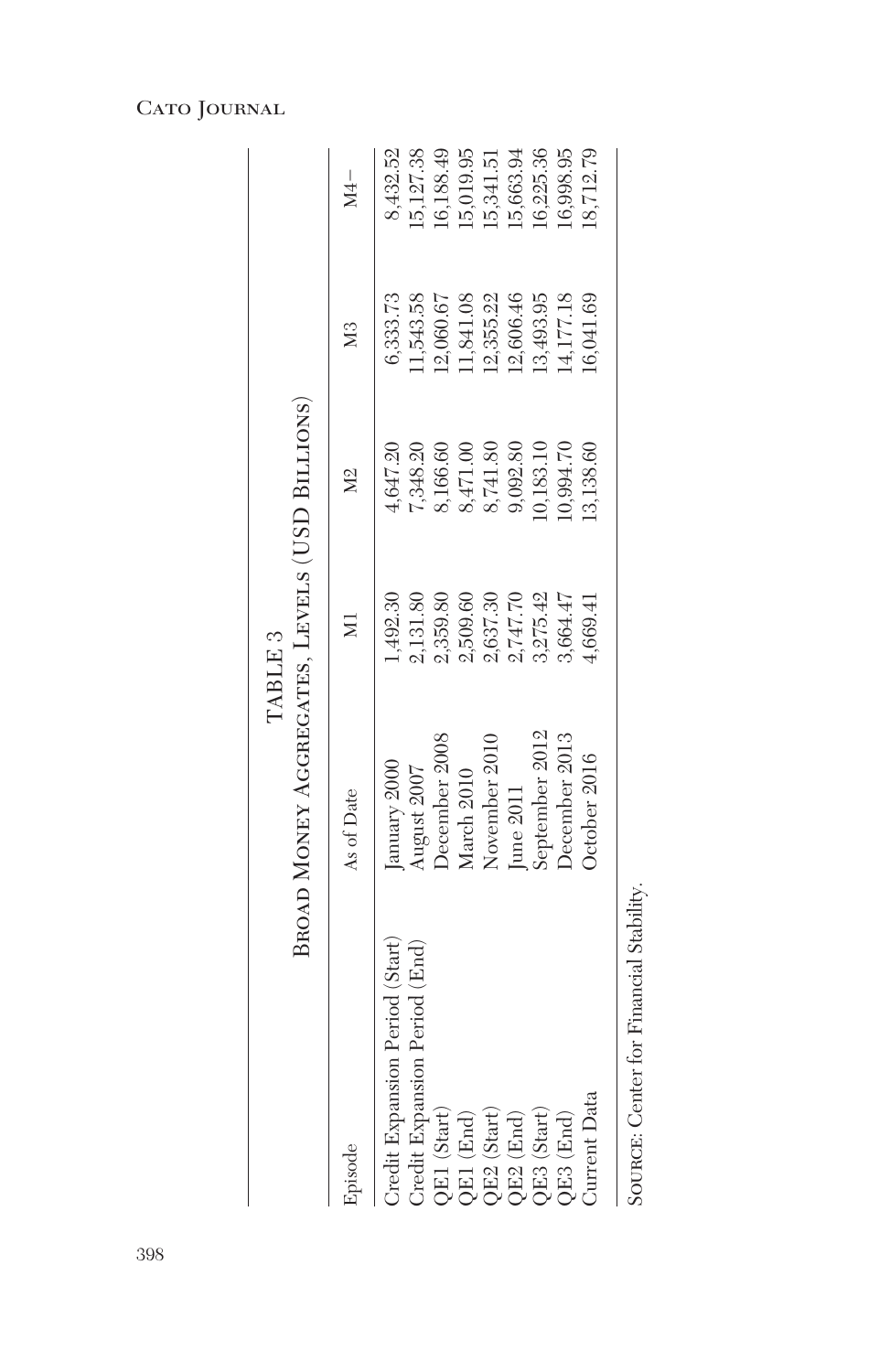|                                                                             |                | BROAD MONEY AGGREGATES: COMPOUND ANNUAL GROWTH RATES<br>TABLE 4 |        |               |                |          |
|-----------------------------------------------------------------------------|----------------|-----------------------------------------------------------------|--------|---------------|----------------|----------|
| Episode                                                                     | Beginning      | Ending                                                          | $\sum$ | $\frac{2}{2}$ | X <sub>3</sub> | $M4-$    |
| Credit Expansion Period                                                     | January 2000   | August 2007                                                     | 4.82%  | 6.23%         | 8.24%          | $8.01\%$ |
| Early Crisis                                                                | August 2007    | December 2008                                                   | 7.92%  | 8.24%         | 3.34%          | 5.22%    |
| QE1                                                                         | December 2008  | March 2010                                                      | 5.05%  | 2.97%         | 1.46%          | $-5.82%$ |
|                                                                             | March 2010     | November 2010                                                   | 7.73%  | 4.83%         | 6.58%          | 3.23%    |
| QE2                                                                         | November 2010  | June 2011                                                       | 7.28%  | 6.98%         | 3.51%          | 3.63%    |
|                                                                             | June 2011      | September 2012                                                  | 5.09%  | 9.48%         | 5.59%          | $2.86\%$ |
| QE3                                                                         | September 2012 | December 2013                                                   | 9.39%  | 6.33%         | 4.03%          | 3.80%    |
| Recent Growth Period                                                        | December 2013  | October 2016                                                    | 8.93%  | 6.49%         | 4.46%          | 3.45%    |
| Recent Growth Period Rates Minus Credit Expansion Period Growth Rates 4.11% |                |                                                                 |        | 0.26%         | $-3.78%$       | $-4.56%$ |
|                                                                             |                |                                                                 |        |               |                |          |

SOURCE: Center for Financial Stability. Source: Center for Financial Stability.

Bank Regulation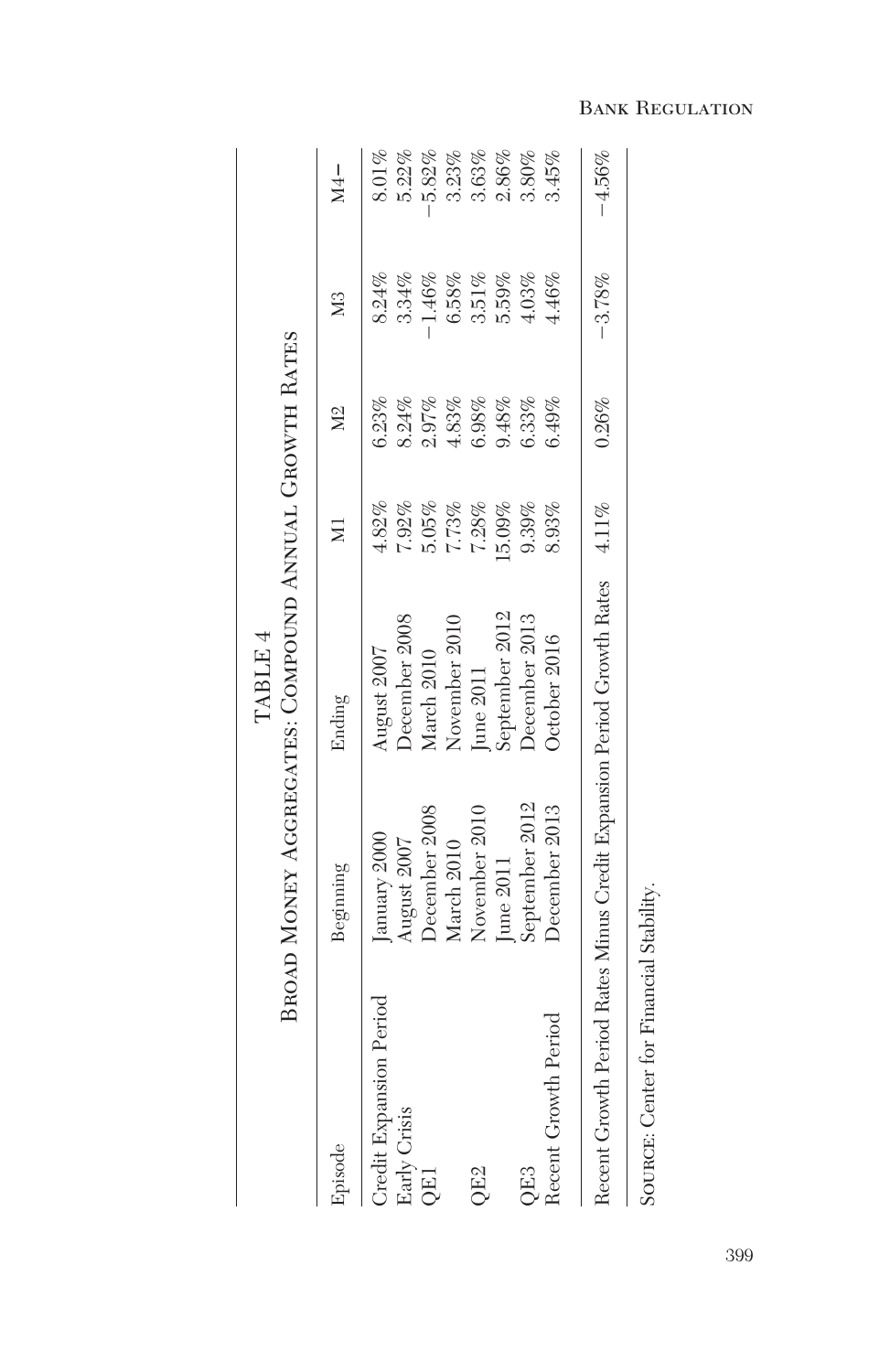|                                                                       |                | BROAD MONEY: COMPOUND ANNUAL GROWTH RATES BY SOURCE<br>TABLE 5 |          |              |           |
|-----------------------------------------------------------------------|----------------|----------------------------------------------------------------|----------|--------------|-----------|
| Episode                                                               | Beginning      | Ending                                                         | State    | <b>Banks</b> | Nonbanks  |
| Credit Expansion Period                                               | January 2000   | August 2007                                                    | 4.98%    | 3.19%        | $8.20\%$  |
| Early Crisis                                                          | August 2007    | December 2008                                                  | 5.61%    | 7.16%        | 3.03%     |
| <b>OE1</b>                                                            | December 2008  | March 2010                                                     | 5.38%    | 4.40%        | 19.35%    |
|                                                                       | March 2010     | November 2010                                                  | 7.56%    | $3.51\%$     | 2.09%     |
| QE <sub>2</sub>                                                       | November 2010  | June 2011                                                      | $9.30\%$ | $5.81\%$     | $-0.77%$  |
|                                                                       | June 2011      | September 2012                                                 | $8.58\%$ | 6.76%        | $-4.79%$  |
| QE3                                                                   | September 2012 | December 2013                                                  | 6.84%    | 6.43%        | $-1.98%$  |
| Recent Growth Period                                                  | December 2013  | October 2016                                                   | 7.07%    | 5.39%        | 1.89%     |
| Recent Growth Period Rates Minus Credit Expansion Period Growth Rates |                |                                                                | $2.08\%$ | $-2.80%$     | $-10.09%$ |

SOURCE: Center for Financial Stability. Source: Center for Financial Stability.

## Cato Journal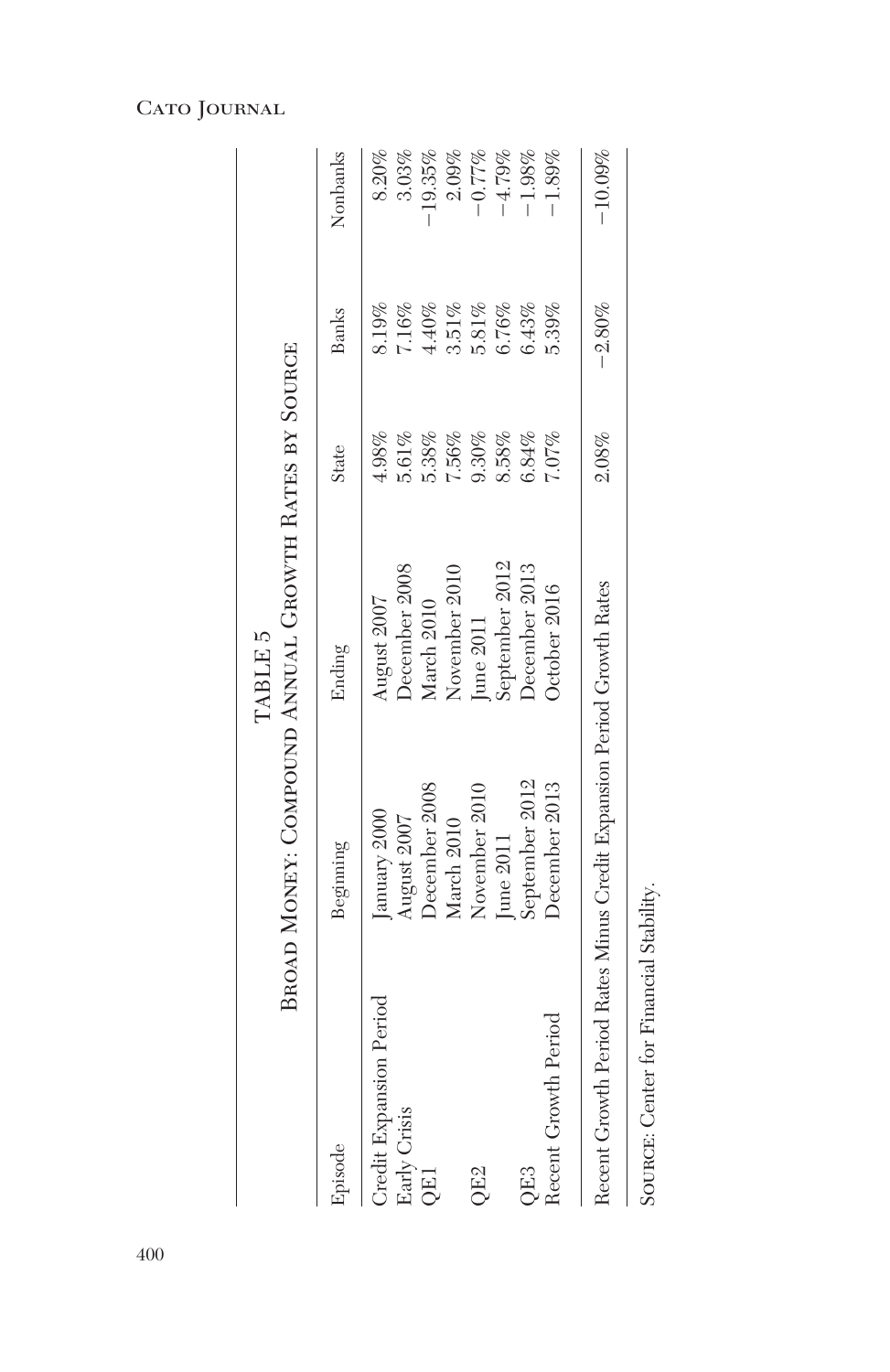each component.) Nonbank private money declined at a nearly 20 percent annualized rate during the QE1 period, dragging down the  $M4-$  aggregate, which declined at a 5 percent annualized rate (Table 4). Bank money has grown at a slower rate from August 2007 onward, but positive growth rates have resulted in bank money becoming a much larger share of broad money, as seen in Table 2.

The contribution of state money to broad money growth is understated in Table 5 because only currency figures directly in  $M4-$ . Much of the postcrisis growth in bank money was accompanied by the Fed's creation of reserve money to fund QE. The expansion of reserves should arguably shift some of the banking system's contribution to broad money into the state's column. Whereas the bank money component of  $M4-$  increased by \$5 trillion from August 2007 to October 2016, reserve balances increased from \$5 billion to a peak of nearly \$2.8 trillion in August 2014.18 Reserve balances have tapered off since, but the contribution of state money growth to bank money growth remains evident and substantial.

### Lessons and Recommendations

Regulatory measures to restrain private-label securitization have drained nonbank private money from the system and have significantly constrained the growth of bank money. From the 1990s onward, securitization encouraged banks to continue growing loan portfolios that would have otherwise been limited by banking book capital requirements. Transactions that allowed BHCs to refile credit risk as market risk and commercial bank business as broker-dealer business let BHCs go on creating money through new lending. Though the practice was subject to abuse, private-label securitization nevertheless allowed bank money to continue growing at a brisk rate.

It is not possible in this space to evaluate whether Basel I's credit risk weights were overly burdensome for loan growth, whether precrisis securitization markets boosted loan growth excessively, or whether the current stock of broad money is surplus to needs. However, it is evident that regulators' intended restrictions on private-label securitization have been accompanied by unintended

<sup>18</sup>FRED Economic Data, St. Louis Fed.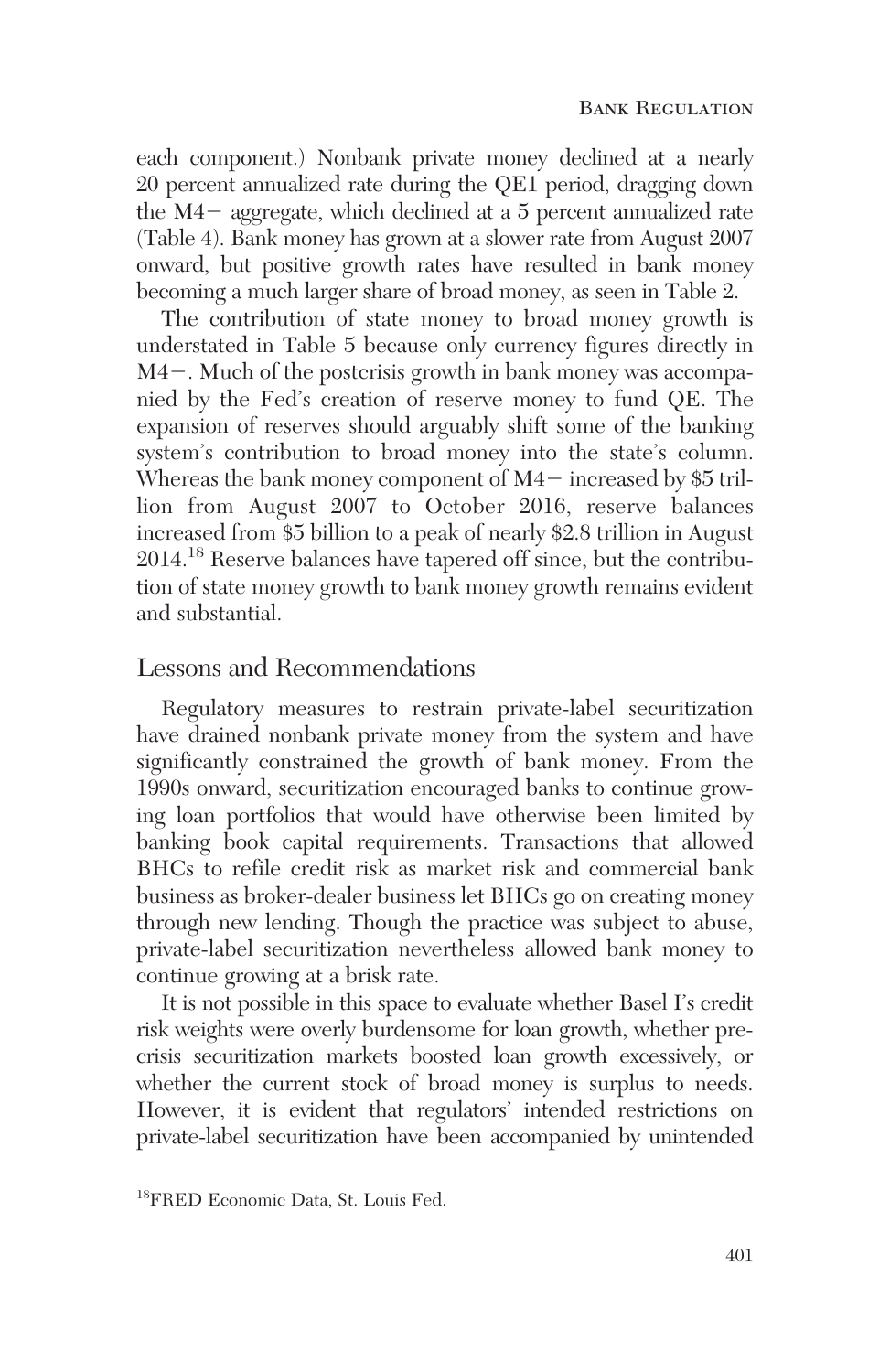declines in broad money growth rates. At the same time, the U.S. government's guarantee of Fannie Mae and Freddie Mac continues to encourage growth in mortgage lending. Fannie Mae and Freddie Mac securitizations support broad money growth, but perpetuate a distortion favoring residential and multifamily real estate lending. Because of their impact on mortgage credit creation, the underwriting guidelines promulgated by Fannie Mae and Freddie Mac are a material contributing factor to the stance of monetary policy. Relaxing the agencies' underwriting standards is not, however, a good way to reinvigorate broad money growth.

Raising bank capital levels in the middle of a recovery exacerbated the contraction in broad money. The idea that bank equity can be increased without limit and without wider impact to the economy, as argued by Admati and Hellwig (2013), is increasingly becoming the conventional wisdom.<sup>19</sup> Yet their analysis ignores differences between deposits and debt, the interplay between bank equity and credit-creation capacity, and the consequences arising from the transfer of purchasing power from the nonfinancial sector. Since a main part of a bank's value is its ability to produce deposits, a bank's capital structure isn't easily analyzed by analogy with nonfinancial firms (Sekerke 2016). Increasing bank capital in a recession to cover existing exposures fails to boost banks' lending capacity, tightens monetary policy, and impairs recovery.

Against the background of these regulatory maneuvers, QE has been the sole positive development. State money has partially offset declines in bank money and nonbank private money. Hence, the Federal Reserve's balance sheet has expanded significantly without creating a burst of inflation. Yet QE is poised to become a victim of its own success. Cessation of QE in the current environment leaves a beleaguered banking sector as the sole engine of broad money growth.20

<sup>19</sup>The European Banking Federation believes that  $\epsilon$ 850bn in additional capital will be required to comply with the latest Basel III capital regulations. (Jenkins 2016)  $20$ An end to QE would also leave behind a glut of bank reserves that has already forced the Fed to change the way it targets the fed funds rate. Were reserves to become "tight" again in the interbank market, the Fed could once again steer short-term rates by transacting in the fed funds market. A temporary increase in the reserve requirement would allow the Fed to resume normal operations. The remuneration of reserves is another policy innovation that deserves rethinking.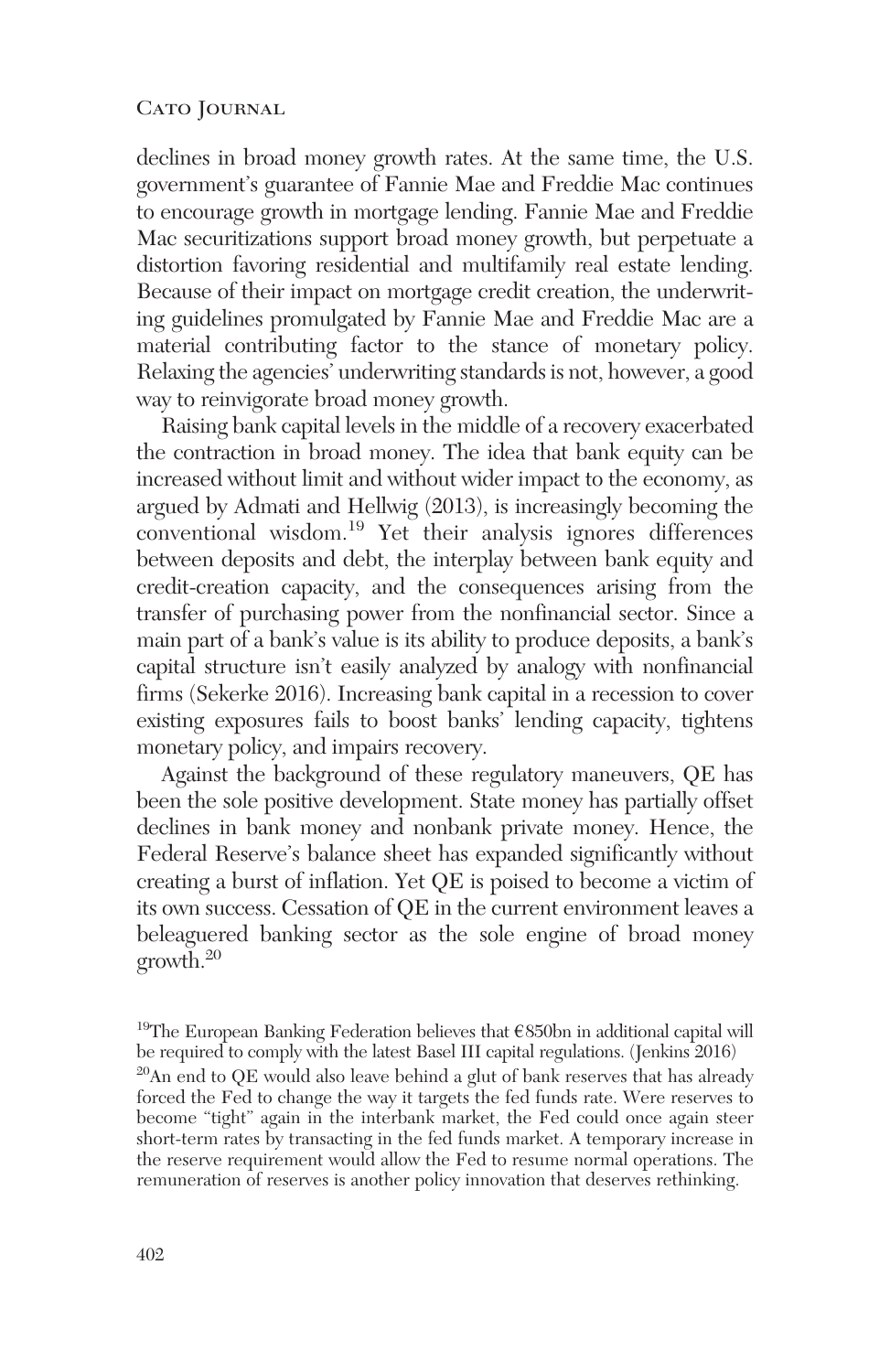If no surplus of broad money currently exists, the unprecedented growth of state money is to be curtailed, and nonbank private money is to remain dormant, bank credit creation must compensate for the exit from QE. New bank lending is currently limited by the distribution of equity among creditworthy borrowers and an increased regulatory burden on all forms of bank lending. As a prominent example of the latter problem, bank financing of infrastructure investments would be possible and highly desirable for all parties—as it has been for decades—were it not for new restrictions on longer-term lending meant to rein in "maturity transformation."

In this new environment, monetary policy must focus on the economic and regulatory factors overstimulating lending in favored sectors and holding back bank lending in others. Addressing the concentration of wealth in households and firms will broaden the universe of lending opportunities and sweep in households and firms with a greater willingness to fund themselves with bank credit rather than capital markets funding. A directed credit expansion undertaken without attention to the distribution of equity will only reinforce asset market distortions and disparities in household wealth, $21$  while exacerbating financial barriers to competition in the private sector.

The capture of monetary policy by bank regulation has served to synchronize monetary conditions wherever the Basel regulations have force. In its quest to eliminate systemic risk from the banking system, the Basel Committee on Banking Supervision has created systemic risk for the world's fiat money regimes. Governments that have regulated their banking sectors per Basel's standards might do well to reconsider their implementation of Basel III—not to mollify embattled bankers, and not to throw prudence to the winds, but to permit some productive variation in policy. Without some experimentation in bank regulation, the developed world might remain stuck with low or negative interest rates, ever-larger doses of QE, and disappointing growth.

 $21$ For example, increases in bank lending to private equity vehicles and those with significant real estate holdings do not spread the gains of credit creation widely.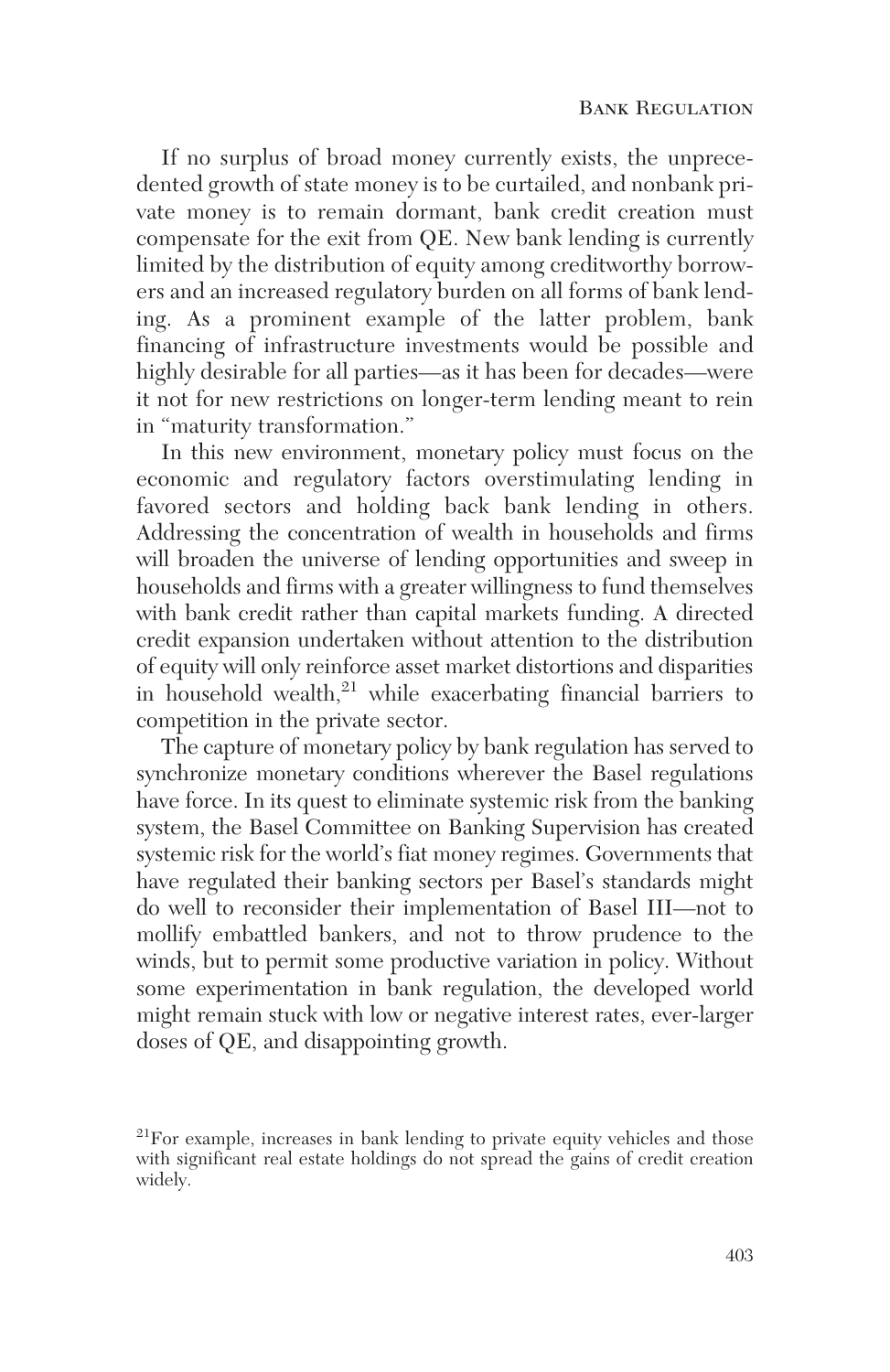### References

- Admati, A., and Hellwig, M. (2013) *The Bankers' New Clothes*. Princeton: Princeton University Press.
- Barnett, W. A. (2011) *Getting it Wrong: How Faulty Monetary Statistics Undermine the Fed, the Financial Markets, and the Economy.* Cambridge: MIT Press.
- Brunnermeier, M. (2009) "Deciphering the Credit and Liquidity Crunch 2007–2008." *Journal of Economic Perspectives* 23 (1): 77–100.
- Cochrane, J. (2001) "Long-Term Debt and Optimal Policy in the Fiscal Theory of the Price Level." *Econometrica* 69 (1): 69–116.
- Congdon, T. (2011) *Money in a Free Society: Keynes, Friedman, and the New Crisis in Capitalism*. New York: Encounter Books.
	- (2015) "Global Money Round-Up in Autumn 2015." *International Money Research Limited* (October 21).
	- (2016) "Global Money Round-Up at the Start of 2016." *International Money Research Limited* (January 11).
- Duffie, D. (2010) "The Failure Mechanics of Dealer Banks." *Journal of Economic Perspectives* 24 (1): 51–72.
- Gorton, G. A., and Metrick, A. (2012) "Securitized Banking and the Run on Repo." *Journal of Financial Economics* 104 (3): 425–51.
- Greenwood, J. (2016) "Why Negative Rates Are Not a Solution for Japan or the Eurozone." Johns Hopkins Institute for Applied Economics, Global Health, and the Study of Business Enterprise, Studies in Applied Economics No. 56.
- Gurley, J. G., and Shaw, E. S. (1960) *Money in a Theory of Finance*. Washington: Brookings Institution.
- Hanke, S. H. (forthcoming) "The Basel Rules and the Banking System: An American Perspective." In T. Congdon (ed.), *Money in the Great Recession: Did a Money Slowdown Cause the Global Slump of Late 2008 and 2009?* Cheltenham, U.K.: Edward Elgar.
- Hanke, S. H., and Sekerke, M. (2016) "Who Controls Broad Money? Inside and Outside Money Before and After the Credit Crisis." Manuscript.
- Holmström, B., and Tirole, J. (2010) *Inside and Outside Liquidity*. Cambridge: MIT Press.
- International Swaps and Derivatives Assoc., Inc (ISDA) (2012) "Initial Margin for Non-Centrally Cleared Swaps: Understanding the Systemic Implications." Available at www.isda.org.